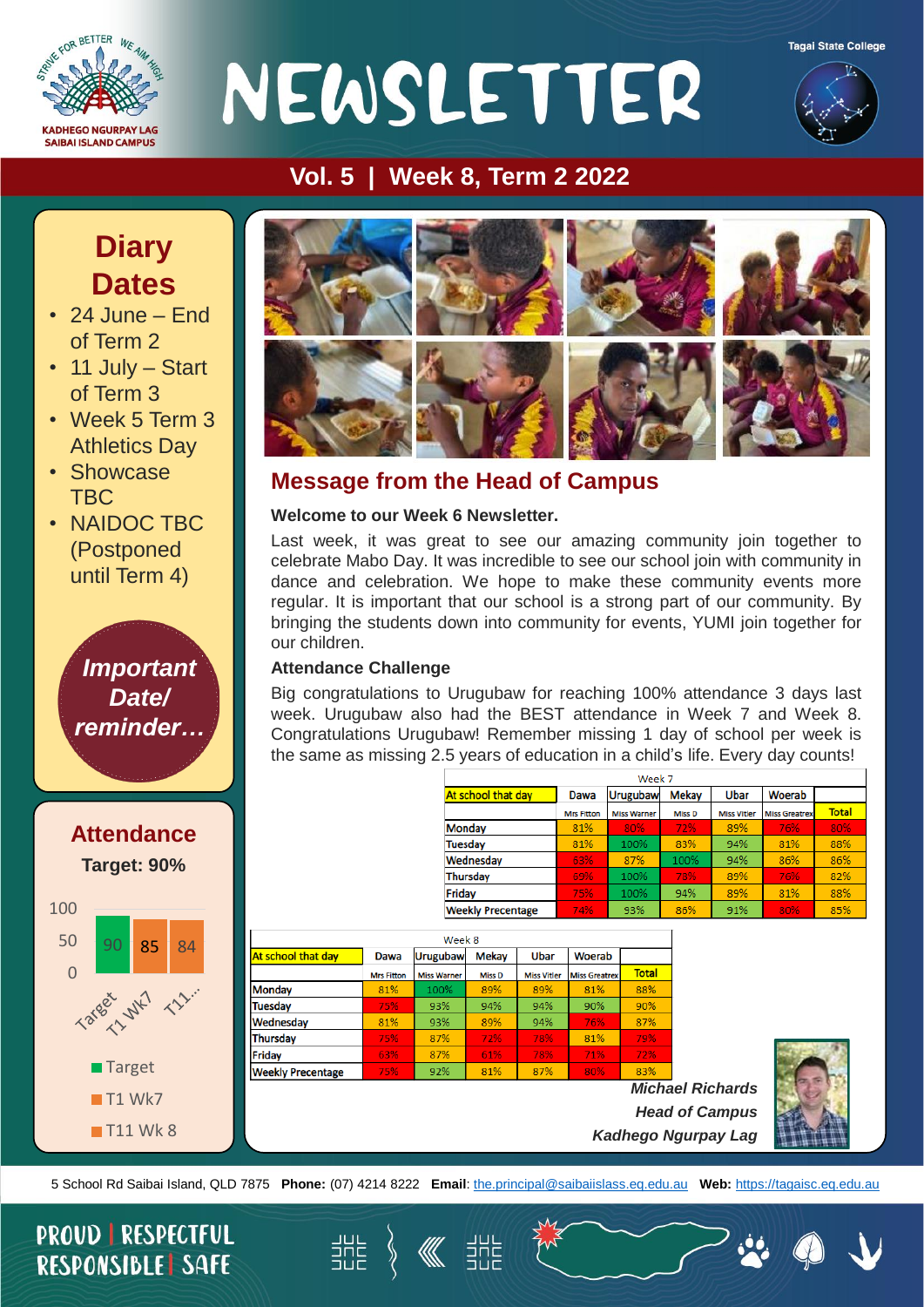#### **Page 2**

#### **TSIREC Update**

Earlier this week, our P&C President, Chelsea Aniba and our P&C Vice President and SWO, Norah Tabuai, travelled to Cairns to discuss the new Governance structures for the Torres Strait Islands Regional Education Council.

Each year, the P&C is required to elect a TSIREC Member for our community. These elections will be held at an upcoming P&C Meeting. If you would like to know more about the role of TSIREC, please contact our P&C.

#### **Urugubaw Class**

Fabulous Urugubaw have been finishing and editing their persuasive texts and will soon be presenting them to their class. Students are working hard to complete all

of their assessments before reports are handed out in week 10. The students really enjoyed participating in the reconciliation week



activities that happened last week!

#### **Ubar Class**

Ubar students have been finishing their persuasive texts about environmental sustainability. We have also been doing some team challenges to help us work together.



#### **Yumi Education Home Visits – Absences**



At Kadhego Ngurpay Lag, we do Home Visits when children are away. Norah, our SWO, is here to help. When we do home visits, we are offering our help to get your child to school.

#### **Home Visits – Notes**

We also do home visits to get consent forms signed and handout notes. These home visits are to support families.

If you have any questions, please speak with our HOC or SWO.

#### **Mekay Class**

Mekay have been developing their growth mindset and persistence while completing assessment. The students showed confidence by presenting their persuasive texts for the class. We are enjoying outdoor maths lessons and are excited to start creating our recycled product for technology!



#### **Woerab Class**

Woerab students have been presenting their persuasive texts using PowerPoint. In Mathematics, we have been examining 3D objects and their nets.



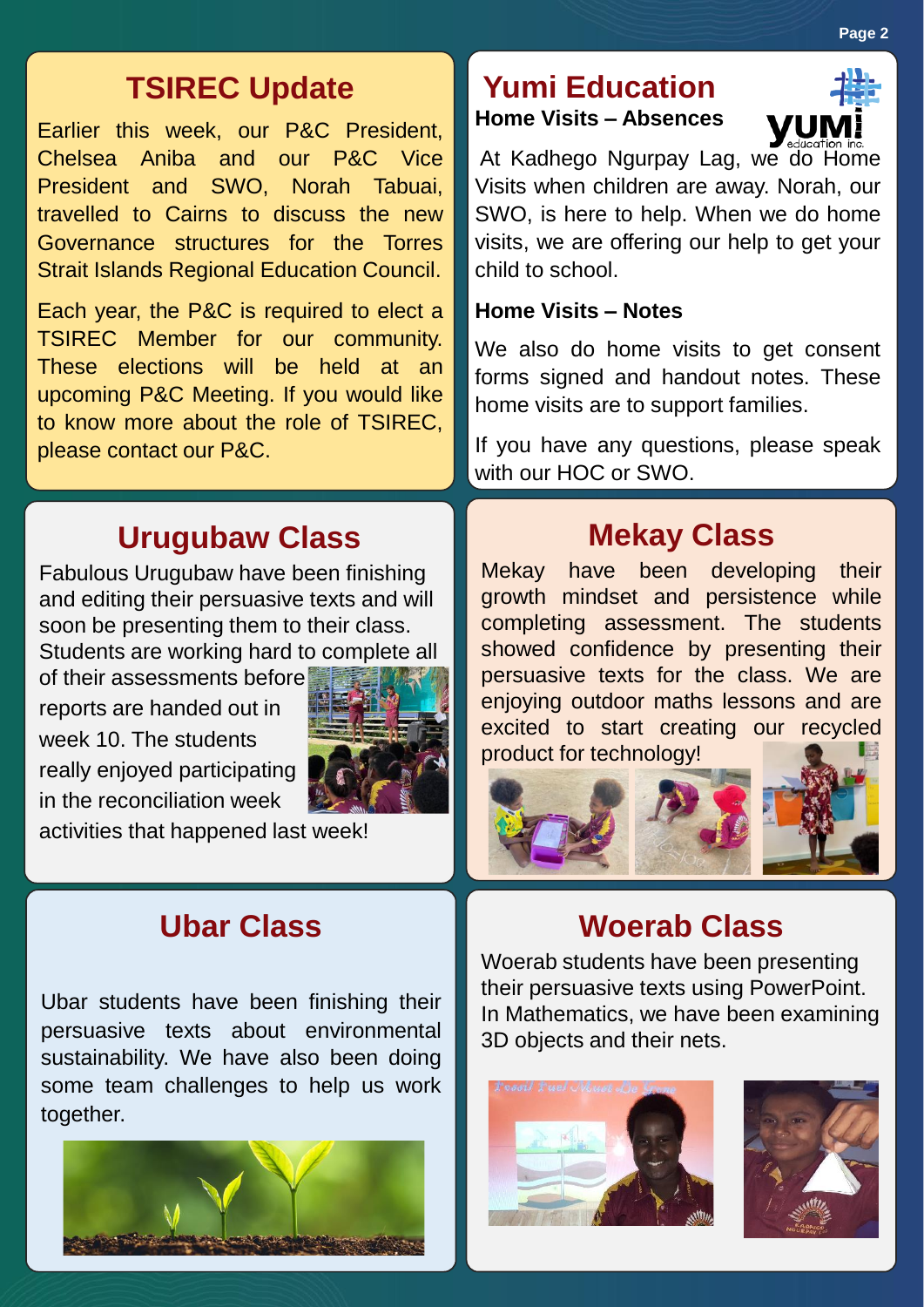

#### **Under 12 School Rugby**

Recently, Alma-Rose travelled to TI to participate in Under 12 Girls Rugby Trials for the Peninsula Team. Alma-Rose scored an incredible try and has been selected as part of the Tagai team going to Cairns in July. Congratulations Alma-Rose.



#### **PBL Focus Dawa Class**

As part of Reconciliation Week, the Kindy's coloured their 'Mabo Day' banners and were very proud to show them off.

In Maths, the Preps have enjoyed learning about patterns and sharing their knowledge, in preparation for assessment.



#### **Youth Parliament**

Kadhego School Captains, Ricky and Celeste have been invited to attend the Youth Parliament on Thursday Island on the 22nd July. One of these students will be the 'Youth Premier' and the students will have to present their future vision for QLD. What a great opportunity for our Saibai Students!